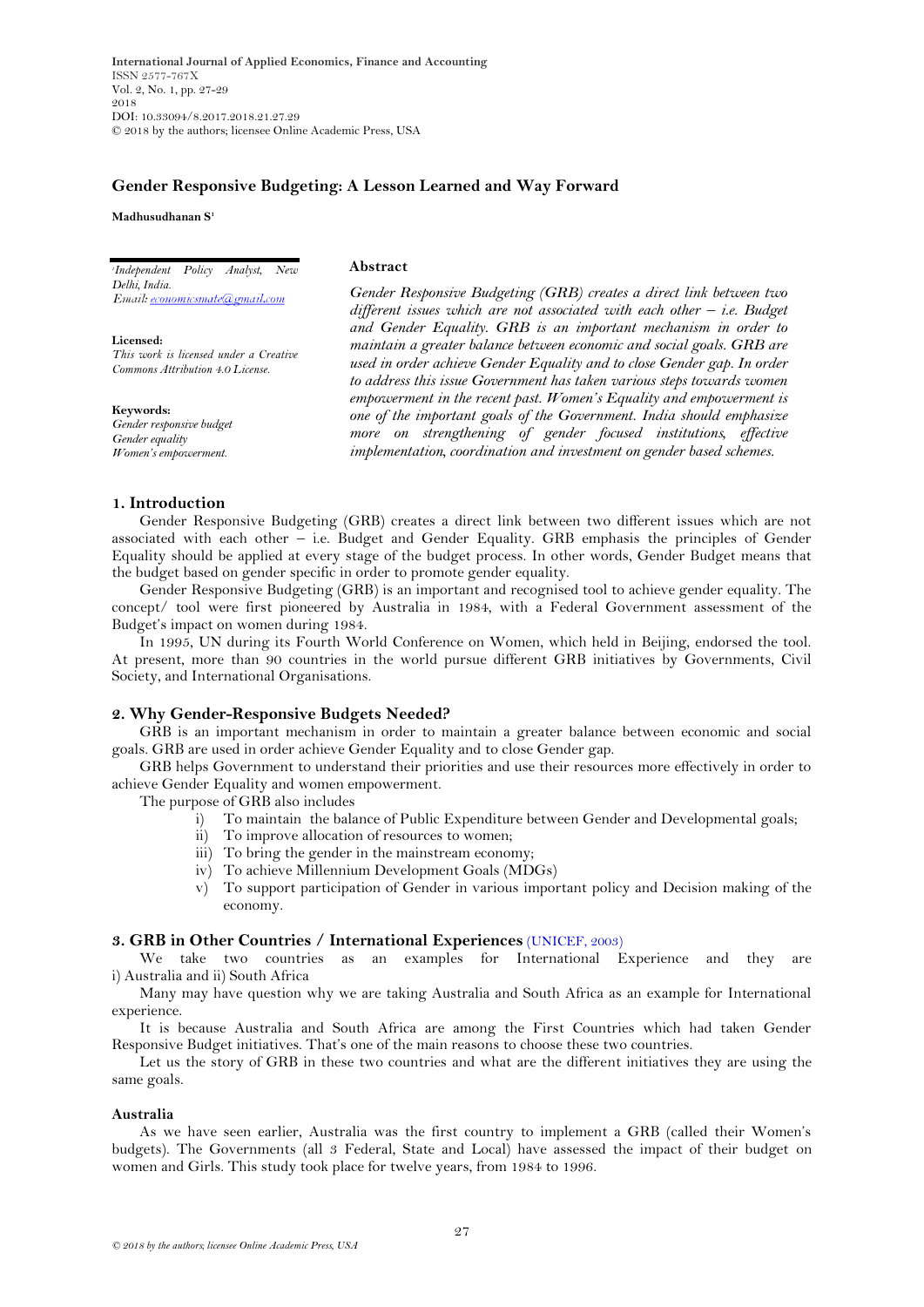The Governments has asked their agencies to audit their achievements, every year, in relation to Women and girl child. The procedure of audit/ analysis was carried on entire Government expenditure not just to those which is directly related to women and girl child.

A separate women policy offices/ Women"s machinery has worked closely with treasury departments in coordinating and driving women"s budget initiatives. This is a clear example of Government / Bureaucracy based Strategy.

#### **South Africa**

South Africa had two different GRB initiatives i) Non-Governmental Organisations & Parliamentarians and ii) Within National Government – led by its Finance Ministry.

Till date, the NGO-Parliament initiative has been stronger and more sustained than the Government one. This is how the South African case is completely different from Australia, even though they have drawn some of the methods & analysis.

The NGO-Parliament initiative was started in Middle of 1995 and it is called Women"s Budget Initiative (WBI). The Initiative was coordinated by two policy research NGOs and a Parliamentary Committee. This initiative published 3 books within 3 years in which all the 27 portfolios of national budget have examined.

WBI emphasizes and argues that Government itself should have GRB initiative in order manage properly and be accountable.

An Outside-Government GRB initiative has a different purpose. The Outside-Government Initiative involves citizen in the important policy area of budget, where many people – especially marginalized and disadvantaged people – have been excluded for long time. This Government Initiative is an oversight and critique by Parliament and Civil society. It is all about increasing information in order to strengthen Gender Equality.

## **4. GRB in India**

Gender Equality has been always at the heart of Government of India"s Social and economic policies. The Gender Budgeting as a budgetary strategy was adopted in 2004-05 and since then it has become part of India's Annual Budget.

In Union Budget 2016-17 it is mentioned that "*Gender Budgeting in its simplest connotation is 'Gender Analysis' of the budget aimed at examining the budgetary allocation through a gender lens.*"

In Budget 2016-17 under Statement No.20 and in Budget 2017-18 under Statement No. 13 – the separate gender budget has been provided under the Expenditure Statement of the Union Budget. This denotes that Gender Budgeting is an evolving area in India and budget has given the importance to same.

The following graph depicts the Gender Budget allocation (Budget Estimates) of India from the year it has been introduced (i.e. from 2005-06)



The graph depicts that over the year the Gender budget have been gradually increased, despite little lower allocation during 2015-16. There is an increase of about 25% (exactly 24.85%) Budget allocation this year (i.e. 2017-18 BE). This shows that how the Gender Budgeting is considered as one of the important aspect of the India"s Budget.

UN Women (previously known as UNIFEM) in its evaluation report in 2009 stated that "*The country where GRB has been most effectively integrated in national government systems was India, where by 2008 - 56 Ministries/Departments of Government had set up Gender Budgeting Cells.*"